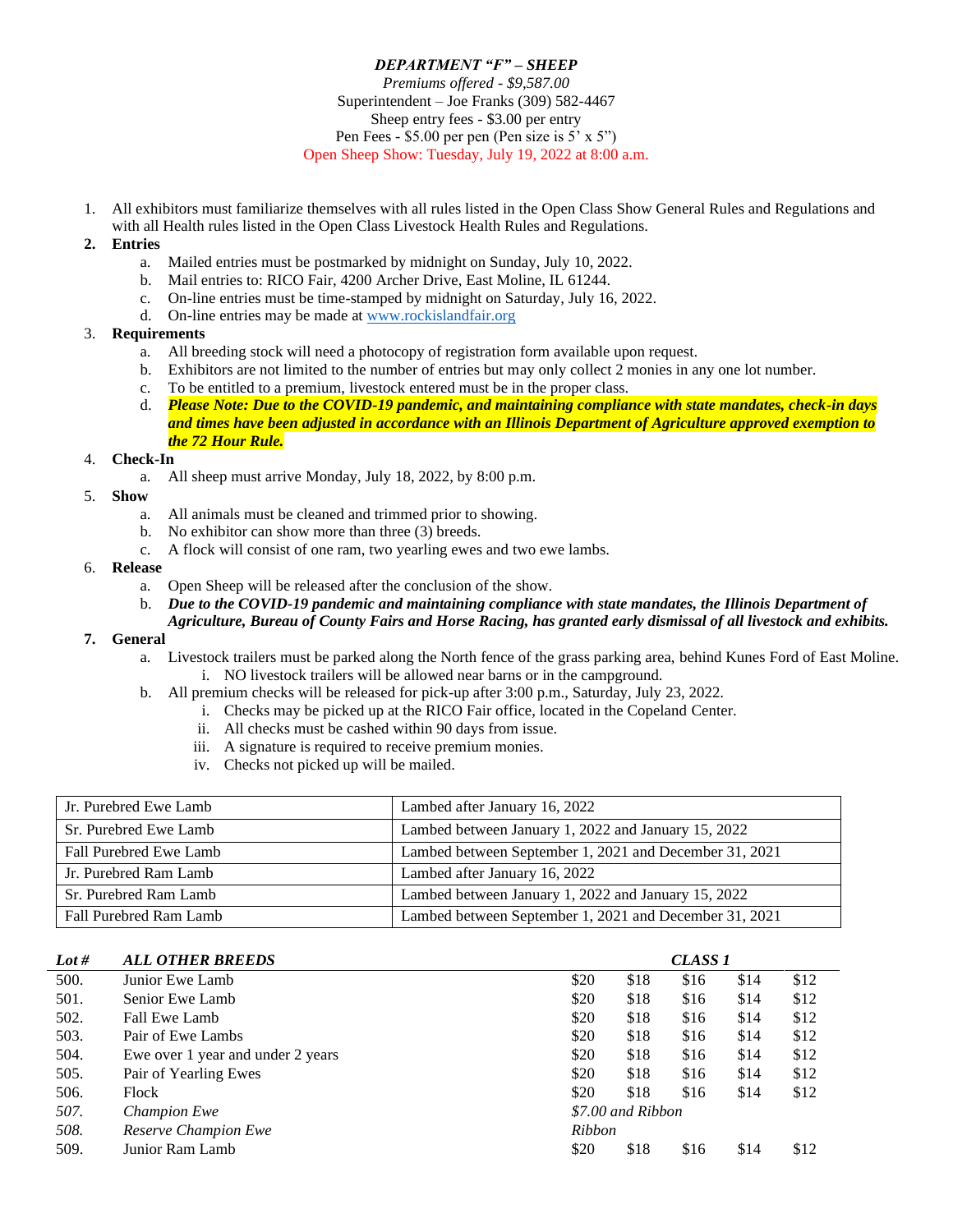| 510. | Senior Ram Lamb                   | \$20   | \$18              | \$16 | \$14 | \$12 |
|------|-----------------------------------|--------|-------------------|------|------|------|
| 511. | Fall Ram Lamb                     | \$20   | \$18              | \$16 | \$14 | \$12 |
| 512. | Pair of Ram Lambs                 | \$20   | \$18              | \$16 | \$14 | \$12 |
| 513. | Ram over 1 year and under 2 years | \$20   | \$18              | \$16 | \$14 | \$12 |
| 514. | <b>Champion Ram</b>               |        | \$7.00 and Ribbon |      |      |      |
| 515. | Reserve Champion Ram              | Ribbon |                   |      |      |      |

| Lot # | <b>DORSETT</b>                    |               |                   | CLASS <sub>2</sub> |      |      |
|-------|-----------------------------------|---------------|-------------------|--------------------|------|------|
| 516.  | Junior Ewe Lamb                   | \$20          | \$18              | \$16               | \$14 | \$12 |
| 517.  | Senior Ewe Lamb                   | \$20          | \$18              | \$16               | \$14 | \$12 |
| 518.  | Fall Ewe Lamb                     | \$20          | \$18              | \$16               | \$14 | \$12 |
| 519.  | Pair of Ewe Lambs                 | \$20          | \$18              | \$16               | \$14 | \$12 |
| 520.  | Ewe over 1 year and under 2 years | \$20          | \$18              | \$16               | \$14 | \$12 |
| 521.  | Pair of Yearling Ewes             | \$20          | \$18              | \$16               | \$14 | \$12 |
| 522.  | Flock                             | \$20          | \$18              | \$16               | \$14 | \$12 |
| 523.  | <b>Champion Ewe</b>               |               | \$7.00 and Ribbon |                    |      |      |
| 524.  | <b>Reserve Champion Ewe</b>       | <b>Ribbon</b> |                   |                    |      |      |
| 525.  | Junior Ram Lamb                   | \$20          | \$18              | \$16               | \$14 | \$12 |
| 526.  | Senior Ram Lamb                   | \$20          | \$18              | \$16               | \$14 | \$12 |
| 527.  | Fall Ram Lamb                     | \$20          | \$18              | \$16               | \$14 | \$12 |
| 528.  | Pair of Ram Lambs                 | \$20          | \$18              | \$16               | \$14 | \$12 |
| 529.  | Ram over 1 year and under 2 years | \$20          | \$18              | \$16               | \$14 | \$12 |
| 530.  | <b>Champion Ram</b>               |               | \$7.00 and Ribbon |                    |      |      |
| 531.  | Reserve Champion Ram              | <b>Ribbon</b> |                   |                    |      |      |

| Lot # | <b>SHROPSHIRE</b> | CLASS 3 |
|-------|-------------------|---------|
|       |                   |         |

| 532. | Junior Ewe Lamb                   | \$20          | \$18              | \$16 | \$14 | \$12 |
|------|-----------------------------------|---------------|-------------------|------|------|------|
| 533. | Senior Ewe Lamb                   | \$20          | \$18              | \$16 | \$14 | \$12 |
| 534. | Fall Ewe Lamb                     | \$20          | \$18              | \$16 | \$14 | \$12 |
| 535. | Pair of Ewe Lambs                 | \$20          | \$18              | \$16 | \$14 | \$12 |
| 536. | Ewe over 1 year and under 2 years | \$20          | \$18              | \$16 | \$14 | \$12 |
| 537. | Pair of Yearling Ewes             | \$20          | \$18              | \$16 | \$14 | \$12 |
| 538. | Flock                             | \$20          | \$18              | \$16 | \$14 | \$12 |
| 539. | <b>Champion Ewe</b>               |               | \$7.00 and Ribbon |      |      |      |
| 540. | Reserve Champion Ewe              | <b>Ribbon</b> |                   |      |      |      |
| 541. | Junior Ram Lamb                   | \$20          | \$18              | \$16 | \$14 | \$12 |
| 542. | Senior Ram Lamb                   | \$20          | \$18              | \$16 | \$14 | \$12 |
| 543. | Fall Ram Lamb                     | \$20          | \$18              | \$16 | \$14 | \$12 |
| 544. | Pair of Ram Lambs                 | \$20          | \$18              | \$16 | \$14 | \$12 |
| 545. | Ram over 1 year and under 2 years | \$20          | \$18              | \$16 | \$14 | \$12 |
| 546. | <b>Champion Ram</b>               |               | \$7.00 and Ribbon |      |      |      |
| 547. | Reserve Champion Ram              | <b>Ribbon</b> |                   |      |      |      |

| Lot # | <b>HAMPSHIRE</b>                  |        |                   | CLASS <sub>4</sub> |      |      |  |
|-------|-----------------------------------|--------|-------------------|--------------------|------|------|--|
| 548.  | Junior Ewe Lamb                   | \$20   | \$18              | \$16               | \$14 | \$12 |  |
| 549.  | Senior Ewe Lamb                   | \$20   | \$18              | \$16               | \$14 | \$12 |  |
| 550.  | Fall Ewe Lamb                     | \$20   | \$18              | \$16               | \$14 | \$12 |  |
| 551.  | Pair of Ewe Lambs                 | \$20   | \$18              | \$16               | \$14 | \$12 |  |
| 552.  | Ewe over 1 year and under 2 years | \$20   | \$18              | \$16               | \$14 | \$12 |  |
| 553.  | Pair of Yearling Ewes             | \$20   | \$18              | \$16               | \$14 | \$12 |  |
| 554.  | Flock                             | \$20   | \$18              | \$16               | \$14 | \$12 |  |
| 555.  | <b>Champion Ewe</b>               |        | \$7.00 and Ribbon |                    |      |      |  |
| 556.  | Reserve Champion Ewe              | Ribbon |                   |                    |      |      |  |
| 557.  | Junior Ram Lamb                   | \$20   | \$18              | \$16               | \$14 | \$12 |  |
| 558.  | Senior Ram Lamb                   | \$20   | \$18              | \$16               | \$14 | \$12 |  |
| 559.  | Fall Ram Lamb                     | \$20   | \$18              | \$16               | \$14 | \$12 |  |
| 560.  | Pair of Ram Lambs                 | \$20   | \$18              | \$16               | \$14 | \$12 |  |
| 561.  | Ram over 1 year and under 2 years | \$20   | \$18              | \$16               | \$14 | \$12 |  |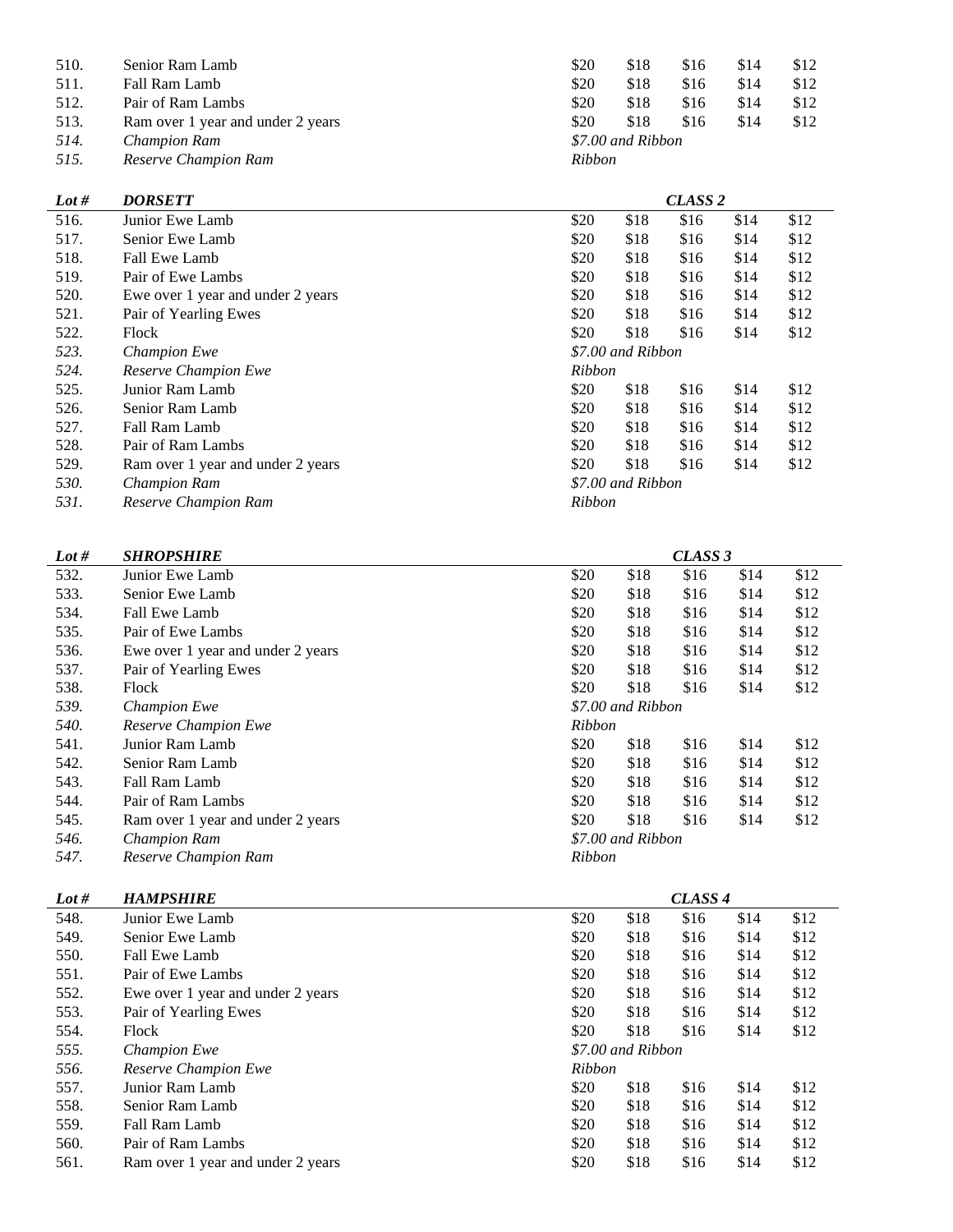*562. Champion Ram \$7.00 and Ribbon*

*563. Reserve Champion Ram Ribbon*

| Lot # | <b>SUFFOLK</b>                    |        |                   | CLASS <sub>5</sub> |      |      |
|-------|-----------------------------------|--------|-------------------|--------------------|------|------|
| 564.  | Junior Ewe Lamb                   | \$20   | \$18              | \$16               | \$14 | \$12 |
| 565.  | Senior Ewe Lamb                   | \$20   | \$18              | \$16               | \$14 | \$12 |
| 566.  | Fall Ewe Lamb                     | \$20   | \$18              | \$16               | \$14 | \$12 |
| 567.  | Pair of Ewe Lambs                 | \$20   | \$18              | \$16               | \$14 | \$12 |
| 568.  | Ewe over 1 year and under 2 years | \$20   | \$18              | \$16               | \$14 | \$12 |
| 569.  | Pair of Yearling Ewes             | \$20   | \$18              | \$16               | \$14 | \$12 |
| 570.  | Flock                             | \$20   | \$18              | \$16               | \$14 | \$12 |
| 571.  | <b>Champion Ewe</b>               |        | \$7.00 and Ribbon |                    |      |      |
| 572.  | Reserve Champion Ewe              | Ribbon |                   |                    |      |      |
| 573.  | Junior Ram Lamb                   | \$20   | \$18              | \$16               | \$14 | \$12 |
| 574.  | Senior Ram Lamb                   | \$20   | \$18              | \$16               | \$14 | \$12 |
| 575.  | Fall Ram Lamb                     | \$20   | \$18              | \$16               | \$14 | \$12 |
| 576.  | Pair of Ram Lambs                 | \$20   | \$18              | \$16               | \$14 | \$12 |
| 577.  | Ram over 1 year and under 2 years | \$20   | \$18              | \$16               | \$14 | \$12 |
| 578.  | <b>Champion Ram</b>               |        | \$7.00 and Ribbon |                    |      |      |
| 579.  | Reserve Champion Ram              | Ribbon |                   |                    |      |      |

| Lot # | <b>MONTEDALE</b>                  | CLASS 6       |                   |      |      |      |  |  |
|-------|-----------------------------------|---------------|-------------------|------|------|------|--|--|
| 580.  | Junior Ewe Lamb                   | \$20          | \$18              | \$16 | \$14 | \$12 |  |  |
| 581.  | Senior Ewe Lamb                   | \$20          | \$18              | \$16 | \$14 | \$12 |  |  |
| 582.  | Fall Ewe Lamb                     | \$20          | \$18              | \$16 | \$14 | \$12 |  |  |
| 583.  | Pair of Ewe Lambs                 | \$20          | \$18              | \$16 | \$14 | \$12 |  |  |
| 584.  | Ewe over 1 year and under 2 years | \$20          | \$18              | \$16 | \$14 | \$12 |  |  |
| 585.  | Pair of Yearling Ewes             | \$20          | \$18              | \$16 | \$14 | \$12 |  |  |
| 586.  | Flock                             | \$20          | \$18              | \$16 | \$14 | \$12 |  |  |
| 587.  | <b>Champion Ewe</b>               |               | \$7.00 and Ribbon |      |      |      |  |  |
| 588.  | <b>Reserve Champion Ewe</b>       | Ribbon        |                   |      |      |      |  |  |
| 589.  | Junior Ram Lamb                   | \$20          | \$18              | \$16 | \$14 | \$12 |  |  |
| 590.  | Senior Ram Lamb                   | \$20          | \$18              | \$16 | \$14 | \$12 |  |  |
| 591.  | Fall Ram Lamb                     | \$20          | \$18              | \$16 | \$14 | \$12 |  |  |
| 592.  | Pair of Ram Lambs                 | \$20          | \$18              | \$16 | \$14 | \$12 |  |  |
| 593.  | Ram over 1 year and under 2 years | \$20          | \$18              | \$16 | \$14 | \$12 |  |  |
| 594.  | <b>Champion Ram</b>               |               | \$7.00 and Ribbon |      |      |      |  |  |
| 595.  | Reserve Champion Ram              | <b>Ribbon</b> |                   |      |      |      |  |  |

| Lot # | <b>OXFORDS</b>                    |        |                   | CLASS <sub>7</sub> |      |      |
|-------|-----------------------------------|--------|-------------------|--------------------|------|------|
| 596.  | Junior Ewe Lamb                   | \$20   | \$18              | \$16               | \$14 | \$12 |
| 597.  | Senior Ewe Lamb                   | \$20   | \$18              | \$16               | \$14 | \$12 |
| 598.  | Fall Ewe Lamb                     | \$20   | \$18              | \$16               | \$14 | \$12 |
| 599.  | Pair of Ewe Lambs                 | \$20   | \$18              | \$16               | \$14 | \$12 |
| 600.  | Ewe over 1 year and under 2 years | \$20   | \$18              | \$16               | \$14 | \$12 |
| 601.  | Pair of Yearling Ewes             | \$20   | \$18              | \$16               | \$14 | \$12 |
| 602.  | Flock                             | \$20   | \$18              | \$16               | \$14 | \$12 |
| 603.  | <b>Champion Ewe</b>               |        | \$7.00 and Ribbon |                    |      |      |
| 604.  | Reserve Champion Ewe              | Ribbon |                   |                    |      |      |
| 605.  | Junior Ram Lamb                   | \$20   | \$18              | \$16               | \$14 | \$12 |
| 606.  | Senior Ram Lamb                   | \$20   | \$18              | \$16               | \$14 | \$12 |
| 607.  | Fall Ram Lamb                     | \$20   | \$18              | \$16               | \$14 | \$12 |
| 608.  | Pair of Ram Lambs                 | \$20   | \$18              | \$16               | \$14 | \$12 |
| 609.  | Ram over 1 year and under 2 years | \$20   | \$18              | \$16               | \$14 | \$12 |
| 610.  | <b>Champion Ram</b>               |        | \$7.00 and Ribbon |                    |      |      |
| 611.  | Reserve Champion Ram              | Ribbon |                   |                    |      |      |